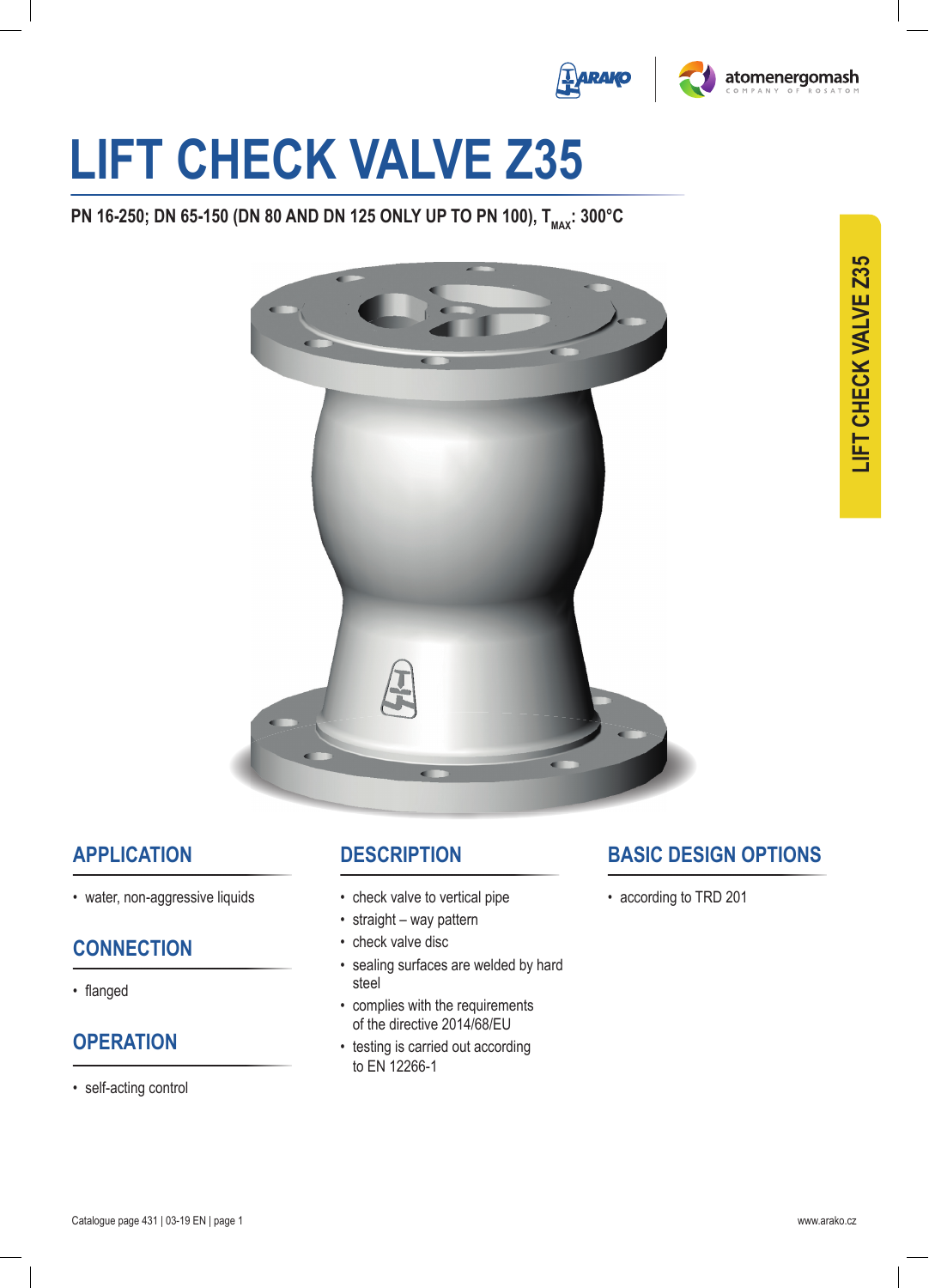

#### **PRESSURE-TEMPERATURE-RATINGS**

| <b>Material</b>     | <b>PN</b> | Admissible operating pressure PS [bar] at operating temperature TS [°C] |     |      |      |      |      |      |  |
|---------------------|-----------|-------------------------------------------------------------------------|-----|------|------|------|------|------|--|
|                     |           | $-10$                                                                   | 50  | 100  | 150  | 200  | 250  | 300  |  |
| GP240GH<br>(1.0619) | 16        | 16                                                                      | 16  | 14,9 | 13,9 | 12,4 | 11,4 | 10,3 |  |
|                     | 40        | 40                                                                      | 40  | 37,3 | 34,7 | 30,2 | 28,4 | 25,8 |  |
|                     | 63        | 63                                                                      | 63  | 58,8 | 54,6 | 47,6 | 44,8 | 40,6 |  |
|                     | 100       | 100                                                                     | 100 | 93,3 | 86,7 | 75,6 | 71,1 | 64,4 |  |
|                     | 160       | 160                                                                     | 160 | 160  | 157  | 128  | 110  | 94,1 |  |
|                     | 250       | 250                                                                     | 250 | 250  | 245  | 196  | 172  | 147  |  |

#### **Used materials**



| Pos. | Part                           | <b>Material</b>          |  |  |  |  |  |
|------|--------------------------------|--------------------------|--|--|--|--|--|
|      | Body                           | GP240GH (1.0619)         |  |  |  |  |  |
|      | Hard facing of sealing surface | 13 Cr                    |  |  |  |  |  |
|      | <b>Disc</b>                    | X20Cr13 (1.4021)         |  |  |  |  |  |
| 3    | Disc guide                     | 11 523, 1.0425 (P265GH)  |  |  |  |  |  |
| 4, 5 | <b>Bushing</b>                 | 42 3018.21 (ČSN 02 3499) |  |  |  |  |  |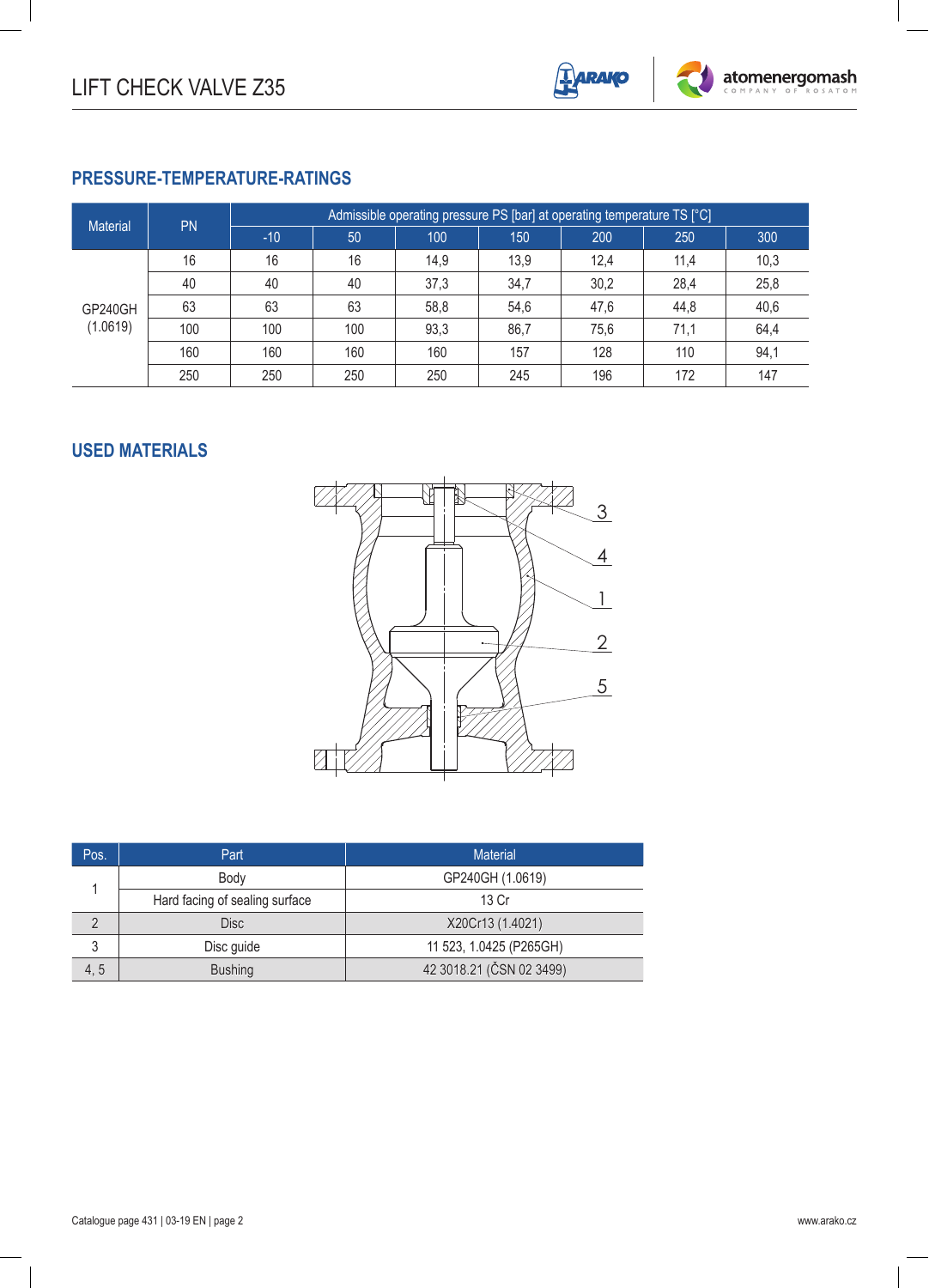



#### **Valve dimensions**

#### **1. Flanged**

Face-to-face dimensions: as per table<br>Flanges: EN 1092-1,

EN 1092-1, (DIN 2501/1972)

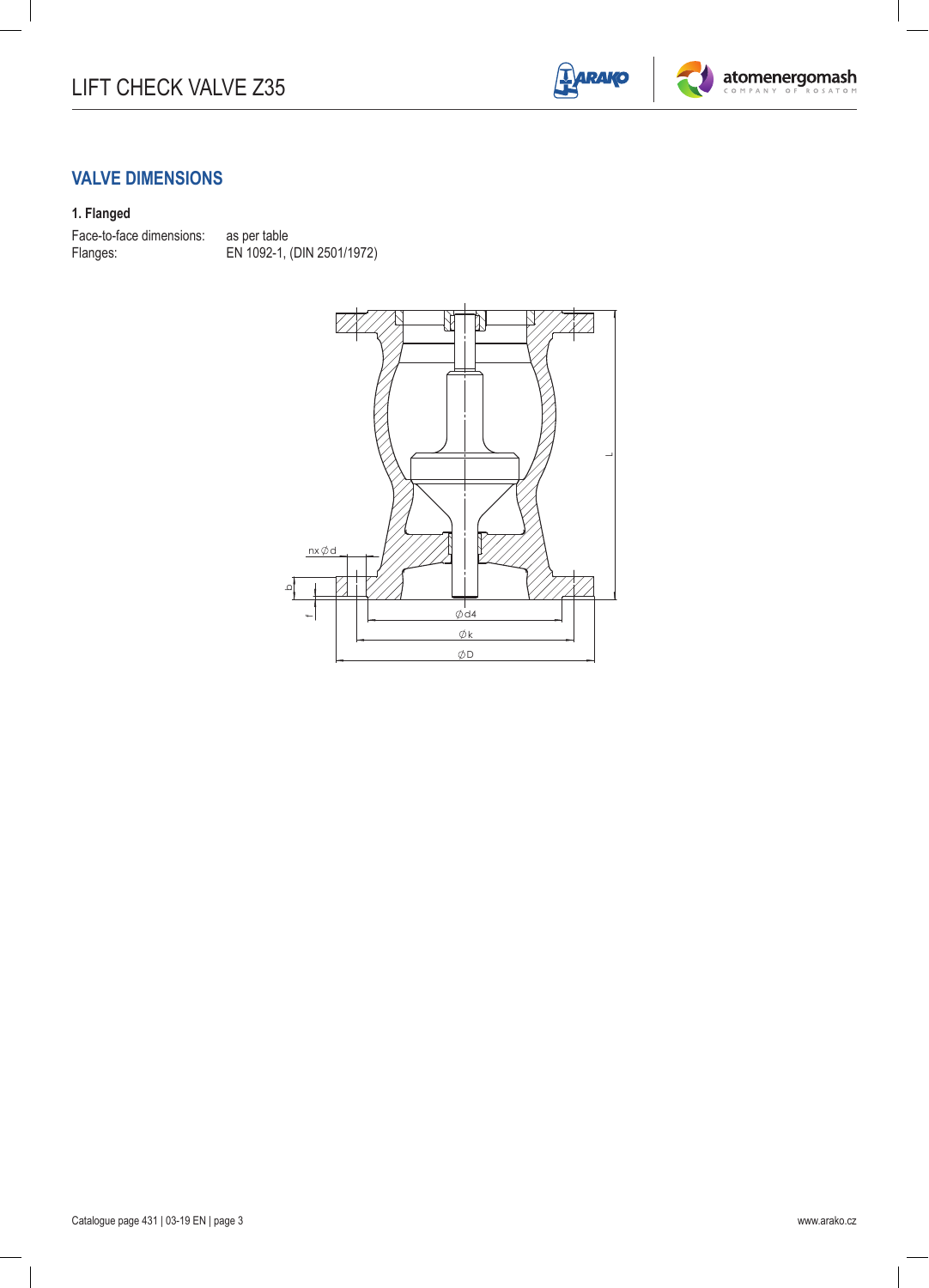

| PN<br>DN   |            | Flanged       |                 |                      |                                                                                                                                                                                                                                                                                                                                                                                                       |                     |                       |                     |  |
|------------|------------|---------------|-----------------|----------------------|-------------------------------------------------------------------------------------------------------------------------------------------------------------------------------------------------------------------------------------------------------------------------------------------------------------------------------------------------------------------------------------------------------|---------------------|-----------------------|---------------------|--|
|            | L<br>[mm]  | $\mathsf{n}$  | $\sf d$<br>[mm] | $\mathsf{k}$<br>[mm] | $\mathsf D$<br>[mm]                                                                                                                                                                                                                                                                                                                                                                                   | $\mathsf b$<br>[mm] | $d4\times f$<br>[mm]  | $\mathsf m$<br>[kg] |  |
| 65         | 180        | 8             | 18              | 145                  | 185                                                                                                                                                                                                                                                                                                                                                                                                   | 18                  | $122\times3$          | 12,0                |  |
| $80\,$     | 200        | 8             | 18              | 160                  | 200                                                                                                                                                                                                                                                                                                                                                                                                   | 20                  | $138\times3$          | 15,4                |  |
| 16<br>100  | 230        | 8             | 18              | 180                  | 220                                                                                                                                                                                                                                                                                                                                                                                                   | 20                  | 158×3                 | 18,5                |  |
| 125        | 280        | 8             | 18              | 210                  |                                                                                                                                                                                                                                                                                                                                                                                                       |                     |                       | 28,0                |  |
| 150        | 330        | 8             | 22              | 240                  |                                                                                                                                                                                                                                                                                                                                                                                                       |                     |                       | 43,0                |  |
| 65         | 180        | $\,8\,$       | 18              | 145                  | 250<br>22<br>188×3<br>285<br>22<br>$212\times3$<br>22<br>$122\times3$<br>185<br>24<br>200<br>$138\times3$<br>24<br>$162\times3$<br>235<br>270<br>26<br>188×3<br>300<br>28<br>$218\times3$<br>205<br>26<br>$122\times3$<br>215<br>28<br>$138\times3$<br>250<br>$30\,$<br>$162\times3$<br>295<br>34<br>188×3<br>36<br>$218\times3$<br>345<br>220<br>$30\,$<br>$122\times3$<br>230<br>32<br>$138\times3$ | 12,8                |                       |                     |  |
| $80\,$     | 200        | $\,8\,$       | 18              | 160                  |                                                                                                                                                                                                                                                                                                                                                                                                       |                     |                       | 16,9                |  |
| 40<br>100  | 230        | $\,8\,$       | 22              | 190                  |                                                                                                                                                                                                                                                                                                                                                                                                       |                     |                       | 21,0                |  |
| 125        | 280        | 8             | 26              | 220                  |                                                                                                                                                                                                                                                                                                                                                                                                       |                     |                       | 31,0                |  |
| 150        | 330        | $\,8\,$       | 26              | 250                  |                                                                                                                                                                                                                                                                                                                                                                                                       |                     |                       | 47,0                |  |
| 65         | 180        | 8             | 22              | 160                  |                                                                                                                                                                                                                                                                                                                                                                                                       |                     |                       | 16,3                |  |
| 80         | 200        | $\,8\,$       | 22              | 170                  |                                                                                                                                                                                                                                                                                                                                                                                                       |                     |                       | 20,0                |  |
| 63<br>100  | 230        | $\,8\,$       | 26              | 200                  |                                                                                                                                                                                                                                                                                                                                                                                                       |                     |                       | 27,1                |  |
| 125        | 280        | $\,8\,$       | $30\,$          | 240                  |                                                                                                                                                                                                                                                                                                                                                                                                       |                     |                       | 44,0                |  |
| 150        | 330        | $\,8\,$       | 33              | 280                  |                                                                                                                                                                                                                                                                                                                                                                                                       |                     |                       | 66,0                |  |
| 65         | 180        | $\,8\,$       | $26\,$          | 170                  |                                                                                                                                                                                                                                                                                                                                                                                                       |                     |                       | 19,6                |  |
| 80         | 200        | $\bf 8$       | 26              | 180                  |                                                                                                                                                                                                                                                                                                                                                                                                       | 36                  |                       | 23,0                |  |
| 100<br>100 | 230        | $\,8\,$       | $30\,$          | 210                  | 265                                                                                                                                                                                                                                                                                                                                                                                                   |                     | $162\times3$          | 32,0                |  |
| 125<br>150 | 280<br>330 | $\bf 8$<br>12 | 33<br>33        | 250<br>290           | 315<br>355                                                                                                                                                                                                                                                                                                                                                                                            | 40<br>$44$          | 188×3<br>$218\times3$ | 52,0<br>76,0        |  |
| 65         | 200        | $\bf 8$       | 26              | 170                  | 220                                                                                                                                                                                                                                                                                                                                                                                                   | 34                  | $122\times3$          | 25,0                |  |
| 160<br>100 | 230        | $\,8\,$       | 30              | 210                  | 265                                                                                                                                                                                                                                                                                                                                                                                                   | 40                  | $162\times3$          | 46,0                |  |
| 150        | 300        | 12            | 33              | 290                  | 355                                                                                                                                                                                                                                                                                                                                                                                                   | 50                  | $218\times3$          | 104,0               |  |
| 65         | 200        | $\bf 8$       | 26              | 180                  | 230                                                                                                                                                                                                                                                                                                                                                                                                   | 42                  | $122\times3$          | 30,0                |  |
| 250<br>100 | 230        | $\bf 8$       | 33              | 235                  | 300                                                                                                                                                                                                                                                                                                                                                                                                   | 54                  | $162\times3$          | 62,0                |  |
| 150        | 300        | 12            | 36              | 320                  | 390                                                                                                                                                                                                                                                                                                                                                                                                   | 68                  | $218\times3$          | 133,0               |  |